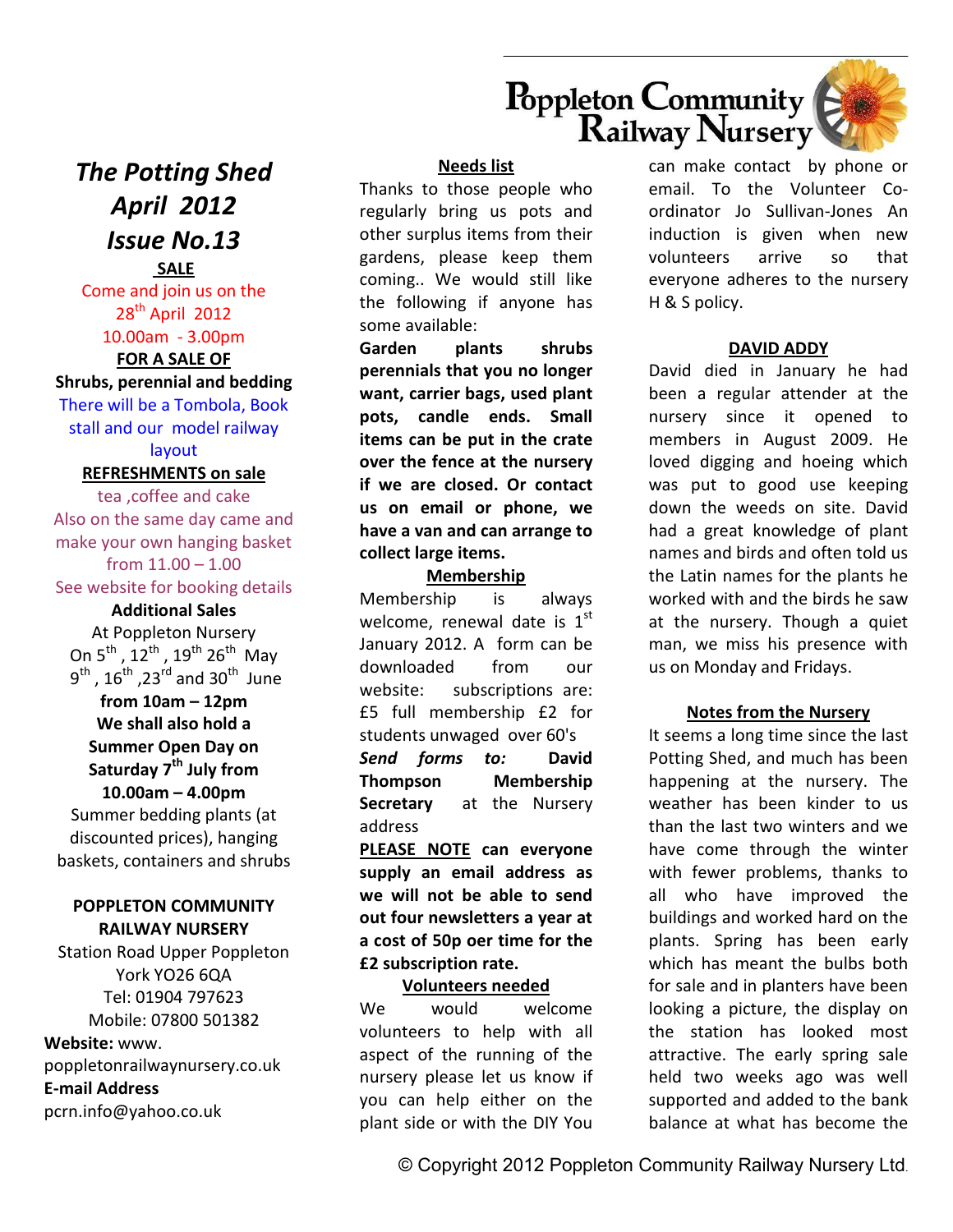

low point of the year. The Greenhouses are getting filled up with bedding plants for the next three months and all have been busy with seeds, pricking out and potting on.



*Station plants (Thanks to Rachel)* 



 *The coal drop challenge* 

We hoped by now to be able to tell you the lease had been extended for another three years, but because we have asked to have the former coal drop land behind the station added to the lease the preliminaries are taking longer. Network rail have cleared the tall hedge from their signal and removed the asbestos from the boundary fence. We realise that this land will need a lot of work, but we feel it will be worth it as it is very run down and people still think it belongs to the Nursery. When cleared we hope

to use it as in the past for storage, composting, overflow car park as well as making it look attractive. We need help clearing this when the lease is finalised so any offers would be welcome.

On the structure side G3 the last big greenhouse to be restored had had its glass completed and is now in use, which leaves us to consider what we will do with the poor quality house G 7-9 which needs complete restoration, preliminary work has started. Of the buildings we have now finished the middle part of the Old potting shed, completely replacing rotten timber on the field side and the bottom on the railway side, it has been painted and is ready for use, the office end of the building is useable but needs more work doing on the woodwork. There is still plenty more to do, and any painters would be welcome on the dry days. Railway work has slowed down recently although the new point now has a very sturdy lever obtained spare from the NRM, and the

ground signal also obtained has been painted and is in place. We expect a few more disposals from the Museum as they become accessible. The motorised wagon now has brakes and hopefully it will not be too long before it is fully working. We need to

push on with extending the track as volunteer time and resources allow.

Please note the list of sales and we hope we will see you all at them during the early summer. We thank all those who do the selling and anyone who can spare a few hours to help will be welcome, as we hold sales not only at the nursery and the hospitals, but also at other locations. We also expect to sell on certain days from a trolley on the station, keep a look out for details.

As you may know, Poppleton is entering the Yorkshire in Bloom competition this year, and we have agreed that the Nursery and Station will be included. We expect our first visit from the Judges on  $17<sup>th</sup>$  April. We hope they are pleased with what we have achieved.

A new initiative this year will be a trial of opening on Sundays for volunteers from May to July. If it is successful we would hope to continue. This will give a chance for those who are not available during the week to enjoy some time at the Nursery and feel part of the project. There are lots of tasks available to suit all. Please come for as long or short a time as you can.

Thanks for your continued support and I hope this will continue as we slowly increase our output at the Nursery. See you at the next open day. Bob Brook